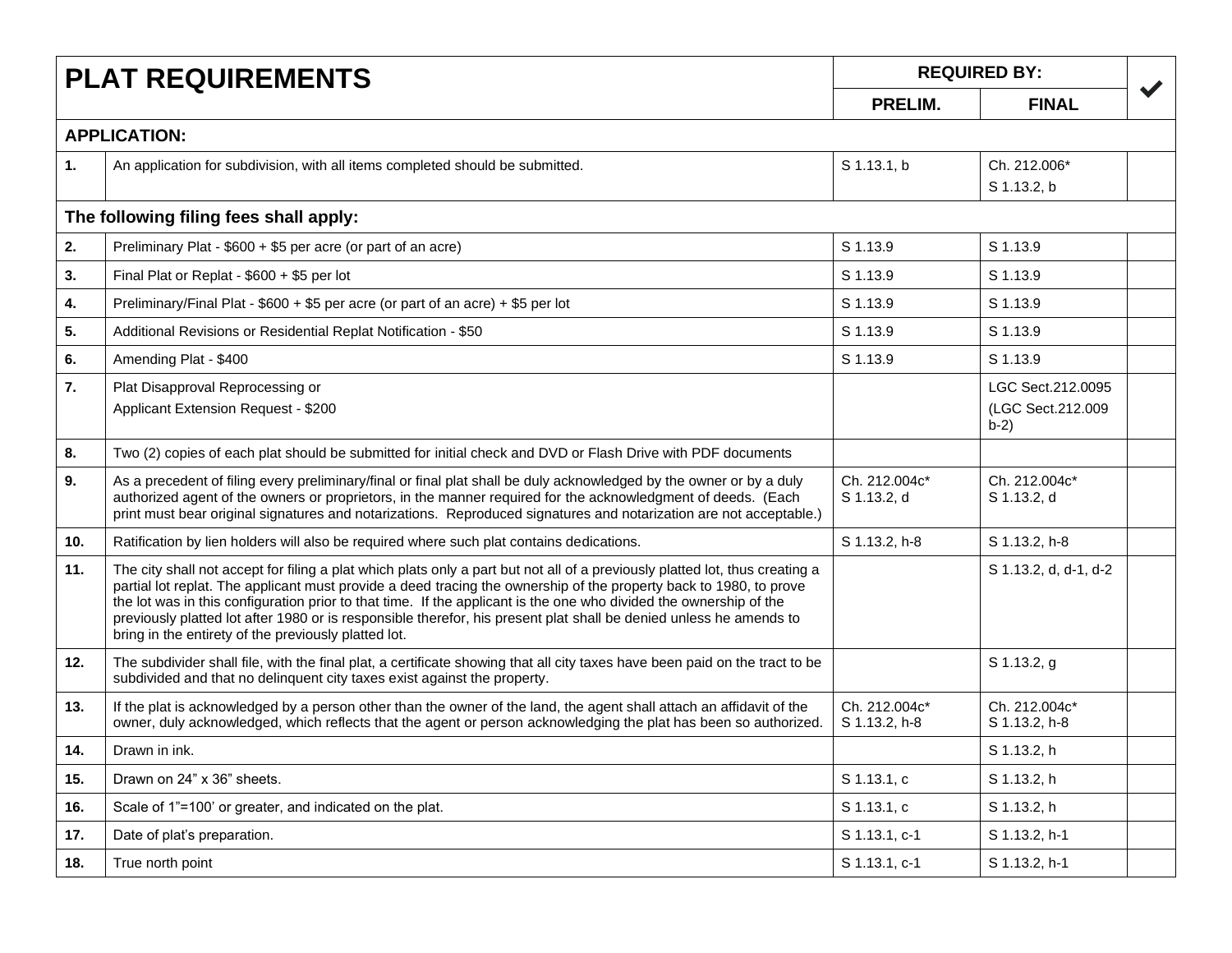| <b>PLAT REQUIREMENTS</b> |                                                                                                                                                | <b>REQUIRED BY:</b> |               |                      |
|--------------------------|------------------------------------------------------------------------------------------------------------------------------------------------|---------------------|---------------|----------------------|
|                          |                                                                                                                                                | PRELIM.             | <b>FINAL</b>  | $\blacktriangledown$ |
| 19.                      | Title or name of proposed subdivision (including type of plat).                                                                                | S 1.13.1, c-1       | S 1.13.2, h-1 |                      |
| 20.                      | Name of owner, engineer and surveyor.                                                                                                          | S 1.13.1, c-1       |               |                      |
| 21.                      | A plat showing the location of the tract.                                                                                                      | S 1.13.1, c-1       | S 1.13.2, h-2 |                      |
|                          | ITEMS 22-42 SHOULD BE SHOWN ON OR ADJOINING ANY PART OF THE LAND TO BE SUBDIVIDED:                                                             |                     |               |                      |
| 22.                      | Existing boundary lines of the area to be subdivided.                                                                                          | S 1.13.1, c-2       | S 1.13.2, b   |                      |
| 23.                      | Proposed boundary lines of the area to be subdivided.                                                                                          | S 1.13.1, c-2       | S 1.13.2, h-2 |                      |
| 24.                      | Zoning district lines of area to be subdivided.                                                                                                | S 1.13.1, c-2       | S 1.13.2, b   |                      |
| 25.                      | Zoning district lines of adjacent properties.                                                                                                  | S 1.13.1, c-2       | S 1.13.2, b   |                      |
| 26.                      | Acreage of land to be subdivided or platted.                                                                                                   | S 1.13.1, c-2       | S 1.13.2, b   |                      |
| 27.                      | Adjacent property lines                                                                                                                        | S 1.13.1, c-2       | S 1.13.2, b   |                      |
| 28.                      | Names of owners of adjacent properties.                                                                                                        | S 1.13.1, c-2       | S 1.13.2, b   |                      |
| 29.                      | Location of center lines of existing water courses.                                                                                            | S 1.13.1, c-3       | S 1.13.2, b   |                      |
| 30.                      | Location of center line of other similar drainage features.                                                                                    | S 1.13.1, c-3       | S 1.13.2, b   |                      |
| 31.                      | Location of center line of transportation features (streets, alleys, railroads, etc.)                                                          | S 1.13.1, c-3       | S 1.13.2. b   |                      |
| 32.                      | Location, right-of-way width and pavement width of existing streets on or adjoining any part of the land to be<br>subdivided or platted.       | S 1.13.1, c-4       | S 1.13.2, b   |                      |
| 33.                      | Location, right-of-way width and pavement width of existing alleys on or adjoining any part of the land to be<br>subdivided or platted.        | S 1.13.1, c-4       | S 1.13.2, b   |                      |
| 34.                      | Location and size of existing easements on or adjoining any part of the land to be subdivided or platted.                                      | S 1.13.1, c-4       | S 1.13.2, b   |                      |
| 35.                      | Location and size of existing lots on or adjoining any part of the land to be subdivided or platted.                                           | S 1.13.1, c-4       | S 1.13.2, b   |                      |
| 36.                      | Location and size of existing public areas on or adjoining any part of the land to be subdivided or platted.                                   | S 1.13.1, c-4       | S 1.13.2, b   |                      |
| 37.                      | Location and size of existing sanitary sewer within the land to be subdivided or platted and on land immediately<br>abutting such land.        | S 1.13.1, c-6       | S 1.13.2, b   |                      |
| 38.                      | Location and size of existing storm sewer within the land to be subdivided or platted and on land immediately<br>abutting such land.           | S 1.13.1, c-6       | S 1.13.2, b   |                      |
| 39.                      | Location and size of existing open drainage ditches within the land to be subdivided or platted and on land<br>immediately abutting such land. | S 1.13.1, c-6       | S 1.13.2, b   |                      |
| 40.                      | Location and size of existing water mains within the land to be subdivided or platted and on land immediately<br>abutting such land.           | S 1.13.1, c-6       | S 1.13.2, b   |                      |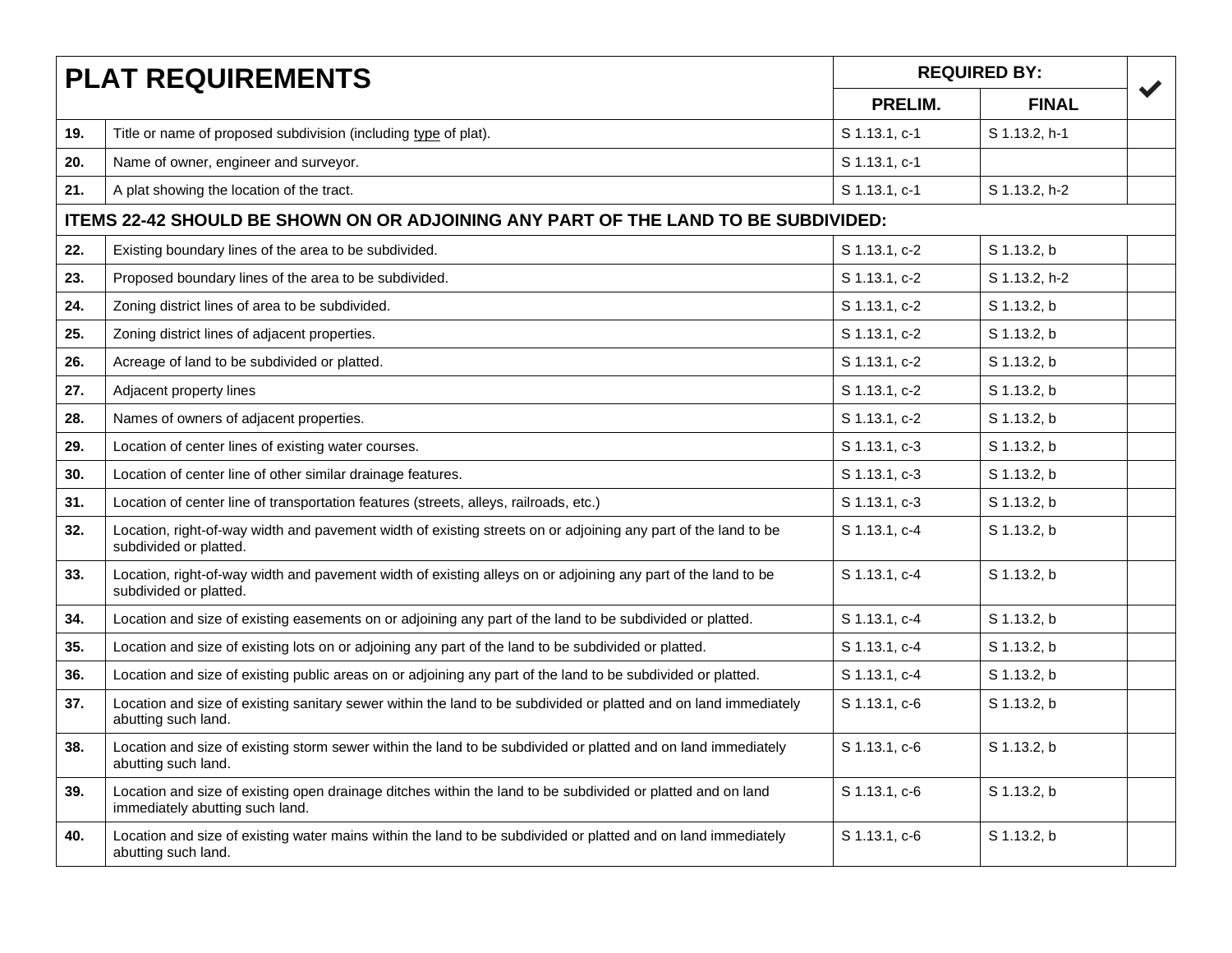|     | <b>PLAT REQUIREMENTS</b>                                                                                                                                                                                                                                                                                                                                                                                  |               | <b>REQUIRED BY:</b>               |  |
|-----|-----------------------------------------------------------------------------------------------------------------------------------------------------------------------------------------------------------------------------------------------------------------------------------------------------------------------------------------------------------------------------------------------------------|---------------|-----------------------------------|--|
|     |                                                                                                                                                                                                                                                                                                                                                                                                           |               | <b>FINAL</b>                      |  |
| 41. | Location and size of existing culverts within the land to be subdivided or platted and on land immediately abutting<br>such land.                                                                                                                                                                                                                                                                         | S 1.13.1, c-6 | S 1.13.2, b                       |  |
| 42. | Location and size of existing underground structures within the land to be subdivided or platted and on land<br>immediately abutting such land.                                                                                                                                                                                                                                                           | S 1.13.1, c-6 | S 1.13.2, b                       |  |
| 43. | Location and size of existing drainage structures within the land to be subdivided or platted and on adjoining tracts.                                                                                                                                                                                                                                                                                    | S 1.13.1, c-5 | S 1.13.2, b                       |  |
| 44. | The number of acres draining into or through the proposed subdivision: Recommendation: "No concentration of<br>surface flow greater than 10 cfs shall be allowed to enter any street right-of-way or adjacent property."                                                                                                                                                                                  | S 1.13.1, c-5 | S 1.13.2, b                       |  |
| 45. | The names, locations, widths and dimensions of proposed streets.                                                                                                                                                                                                                                                                                                                                          | S 1.13.1, c-7 | S 1.13.2, b                       |  |
| 46. | The names, locations, widths and dimensions of proposed alleys.                                                                                                                                                                                                                                                                                                                                           | S 1.13.1, c-7 | S 1.13.2, b                       |  |
| 47. | Proposed easements and their purpose: (Including proposed sight easements, recommended: "Nothing at an<br>elevation greater than top-of-curb plus two feet allowed in area except single trunk trees pruned to a height of<br>seven feet. Trees are to be of such size and so spaced that a visual obstruction that represents a traffic hazard is<br>not created. No parking allowed in area.")          | S 35-6, c-7   | S 1.13.2, b                       |  |
| 48. | Location, width and dimensions of proposed drainage facilities                                                                                                                                                                                                                                                                                                                                            | S 1.13.1, c-7 | S 1.13.2, b                       |  |
| 49. | Names, location, width and dimensions of proposed parks.                                                                                                                                                                                                                                                                                                                                                  | S 1.13.1, c-7 | S 1.13.2, b                       |  |
| 50. | Location and dimensions of proposed lot lines.                                                                                                                                                                                                                                                                                                                                                            | S 1.13.1, c-7 | S 1.13.2, b                       |  |
| 51. | Location, width and dimensions of proposed building setback lines                                                                                                                                                                                                                                                                                                                                         | S 1.13.1, c-7 | S 1.13.2, b                       |  |
| 52. | Location, width and dimensions of all proposed public spaces.                                                                                                                                                                                                                                                                                                                                             | S 1.13.1, c-7 | S 1.13.2, b                       |  |
| 53. | Topographical information with contours at one-foot intervals referred to city datum with reference to benchmark<br>where available.                                                                                                                                                                                                                                                                      | S 1.13.1, c-8 | S 1.13.2, b                       |  |
| 54. | Contours shall fall within one-third of a contour interval of their true location.                                                                                                                                                                                                                                                                                                                        | S 1.13.1, c-8 | S 1.13.2, b                       |  |
| 55. | Contour intervals of five (5) feet may be allowed if the terrain is steep enough to warrant these intervals and when<br>approved by the city engineer.                                                                                                                                                                                                                                                    | S 1.13.1, c-8 | S 1.13.2, b                       |  |
| 56. | Every plat including within its boundaries property within an area of special flood hazard under Ordinance No.<br>3549, the Flood Damage Prevention Ordinance, shall be designed in accordance with the standards established in<br>said ordinance and shall include on the face of the plat any base flood elevation established thereunder and any<br>floodway or other easements necessary thereunder. |               | S 5.3.1, c                        |  |
| 57. | Distance and bearings of one (1) of the corners of the boundary of the proposed subdivision to the nearest<br>intersection of existing streets or roads or to an original corner of the original survey of which it is a part or to a<br>corner of an approved, recorded subdivision or plat or equivalent means.                                                                                         | S 1.13.1, c-9 | S 1.3.2, h-2                      |  |
| 58. | Correct legal description of the property being subdivided, including lot and block; and metes and bounds.                                                                                                                                                                                                                                                                                                |               | Ch. 212.004b, 1*<br>S 1.13.2, h-6 |  |
| 59. | A statement signed and acknowledged by the owner dedicating all streets, alleys, easements, parks and other<br>spaces to public use and indicating the purpose of each.                                                                                                                                                                                                                                   |               | S 1.13.2, h-6                     |  |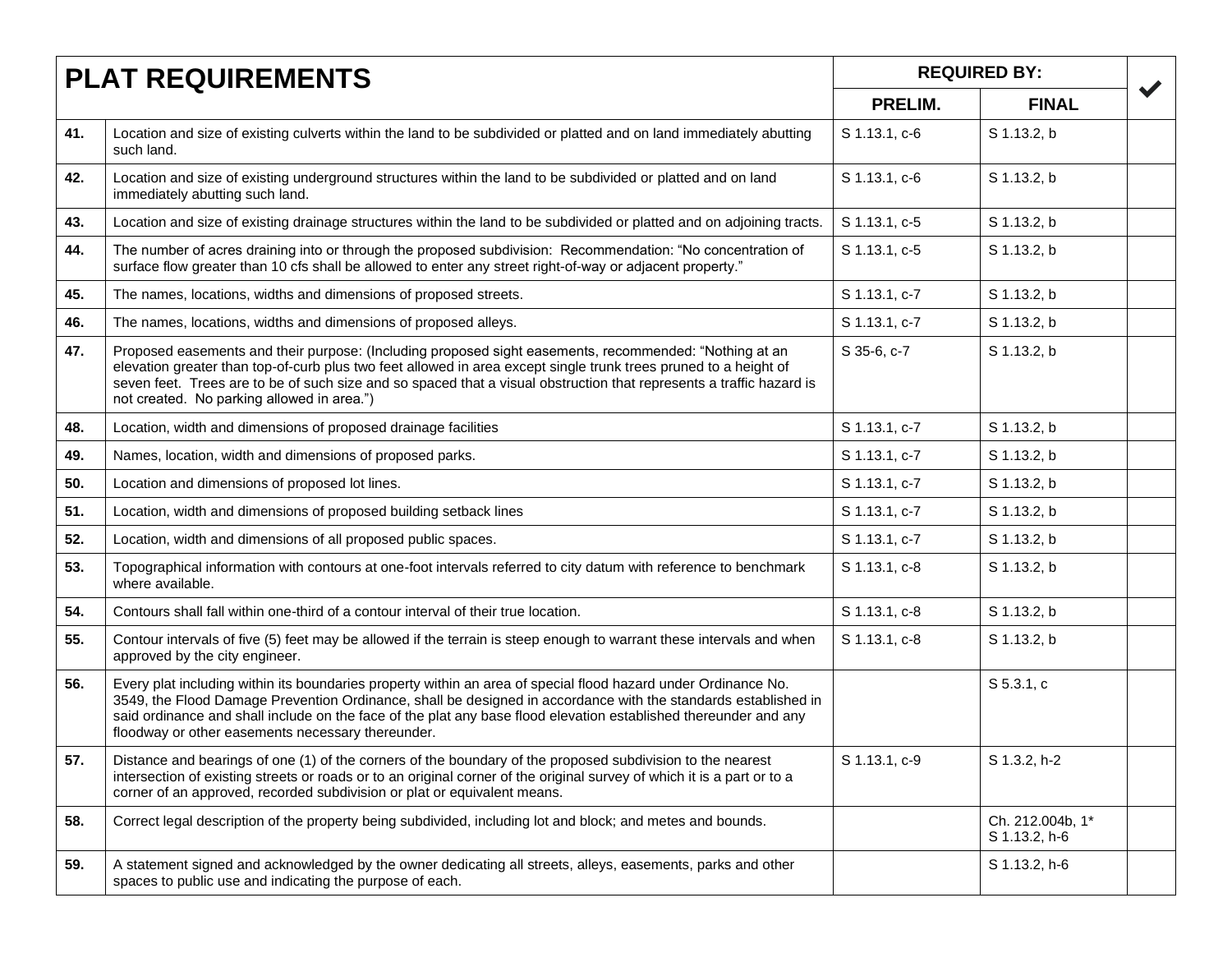|     | <b>PLAT REQUIREMENTS</b>                                                                                                                                                                                                                                                                                                                                                      |         | <b>REQUIRED BY:</b> |                      |
|-----|-------------------------------------------------------------------------------------------------------------------------------------------------------------------------------------------------------------------------------------------------------------------------------------------------------------------------------------------------------------------------------|---------|---------------------|----------------------|
|     |                                                                                                                                                                                                                                                                                                                                                                               | PRELIM. | <b>FINAL</b>        | $\blacktriangledown$ |
| 60. | If the subdivider has made provision for perpetual maintenance of areas, dedication should be to the inhabitants or<br>ultimate user of the subdivision.                                                                                                                                                                                                                      |         | S 1.13.2, h-6       |                      |
| 61. | A certificate bearing the original signature and seal of the surveyor who made the survey certifying that he has<br>accurately surveyed such subdivision and attesting to the accuracy of the survey and the correct location of all<br>monuments shown, and that the lots, blocks, streets, avenues, alleys and public ways and grounds are accurately<br>staked and marked. |         | S 1.13.2, h-7       |                      |
| 62. | The location of all permanent monuments, control points, and suitable primary control points to which all<br>dimensions, bearings and similar data shall be referred.                                                                                                                                                                                                         |         | S 1.13.2, h-4       |                      |
| 63. | Sufficient data to determine readily and reproduce on the ground the location, bearings and length of every curved<br>or straight street line.                                                                                                                                                                                                                                |         | S 1.13.2, h-4       |                      |
| 64. | Lot line and numbering within new subdivisions shall conform to current city standards. All portions of a plat shall<br>be within a lot except public streets.                                                                                                                                                                                                                |         | S 5.2.2, 5.2.3      |                      |
| 65. | Boundary line.                                                                                                                                                                                                                                                                                                                                                                |         | S 1.13.2, h-4       |                      |
| 66. | Block line and numbering within new subdivisions shall conform to current city standards. All portions of a plat<br>shall be within a lot and block except public streets.                                                                                                                                                                                                    |         | S 1.13.2, h-4       |                      |
| 67. | Building lines.                                                                                                                                                                                                                                                                                                                                                               |         | S 1.13.2, h-4       |                      |
| 68. | Zoning district lines.                                                                                                                                                                                                                                                                                                                                                        |         | S 1.13.2, h-4       |                      |
| 69. | Data shall include the radius, central angle and tangent distance for the property lines of curved streets and curved<br>property lines.                                                                                                                                                                                                                                      |         | S 1.13.2, h-4       |                      |
| 70. | Linear dimensions shall be given to the nearest one and one-hundredths (1/100) of a foot.                                                                                                                                                                                                                                                                                     |         | S 1.13.2, h-4       |                      |
| 71. | All bearings and angles shall be shown to the nearest minute.                                                                                                                                                                                                                                                                                                                 |         | S 1.13.2, h-4       |                      |
| 72. | Deflection angles, radii, tangents, central angles of curves and the chords and arcs of curves shall be shown and<br>all bearings shall be true bearings.                                                                                                                                                                                                                     |         | S 1.13.2, h-4       |                      |
| 73. | Statement and signature block for the Planning and Development Director attesting to the approval of the plat if<br>administrative approval is allowed.                                                                                                                                                                                                                       |         | S.1.13              |                      |
| 74. | Statement and signature block for the chairman of the planning and zoning commission and the Planning and<br>Development Director attesting to the approval of the plat if city council action is NOT required.                                                                                                                                                               |         | S.1.13              |                      |
| 75. | Statement and signature block for the mayor and city secretary attesting to the approval of the plat if city council<br>action IS required.                                                                                                                                                                                                                                   |         | S.1.13              |                      |
| 76. | All necessary avigation easements or releases may be obtained as a condition of approval of any subdivision plat.                                                                                                                                                                                                                                                             |         | S 5.5.4             |                      |
| 77. | No tract of land owned by one person, partnership, corporation, joint venture, trust or other entity, or owned under<br>the undivided ownership of more than one entity shall be subdivided so that less than five (5) acres of the tract<br>remains outside of a plat; the remainder must be platted.                                                                        |         | S 1.4.2, h          |                      |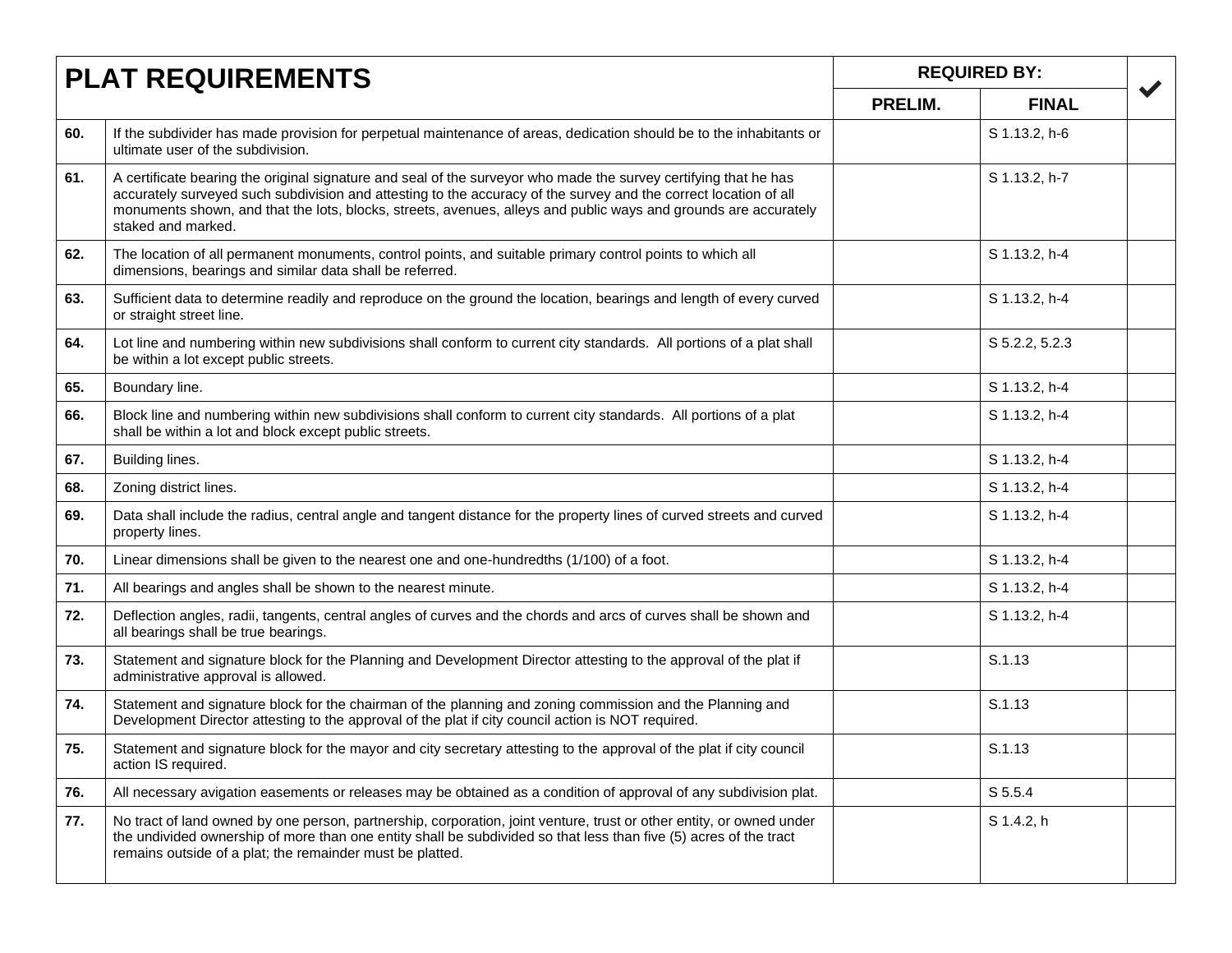| <b>PLAT REQUIREMENTS</b> |                                                                                                                                                                                                                                                                                                                                                                                                                                                  | <b>REQUIRED BY:</b> |              |                      |
|--------------------------|--------------------------------------------------------------------------------------------------------------------------------------------------------------------------------------------------------------------------------------------------------------------------------------------------------------------------------------------------------------------------------------------------------------------------------------------------|---------------------|--------------|----------------------|
|                          |                                                                                                                                                                                                                                                                                                                                                                                                                                                  | PRELIM.             | <b>FINAL</b> | $\blacktriangledown$ |
| 78.                      | If within the preceding five (5) years, any of the area to be replatted was limited by an interim or permanent zoning<br>classification to residential use for not more than two residential units per lot; or any lot in the preceding plat was<br>limited by deed restrictions to residential use for not more than two residential units per lot; Notice of the hearing<br>shall be given before the 15th day BEFORE the date of the hearing. |                     | Ch. 212.015* |                      |
| 79.                      | Street right-of-way widths shall be in conformity with the requirements of the master street plan.                                                                                                                                                                                                                                                                                                                                               |                     | S 5.4.5, a   |                      |
| 80.                      | Subdivisions need not follow a gridiron pattern. Courts, dead-end streets or other arrangements may be provided<br>if proper access is given to all lots from a dedicated street or court.                                                                                                                                                                                                                                                       | $S$ 5.4.5, b        | S 5.4.5, b   |                      |
| 81.                      | When land proposed to be subdivided or platted is partially or totally bounded on one or more sides by a street<br>having a width less than that specified in Section 35-20, such land shall be laid out so as to provide the specified<br>street widths. One-half of the additional right-of-way required shall be provided by the owner of the property on<br>each side of the existing street.                                                | S 5.4.5, d          | S 5.4.5, d   |                      |
| 82.                      | Streets of new subdivisions or plats shall be in line with existing streets in adjoining property to provide for the<br>continuation of existing streets insofar as they may be deemed necessary for public use. except where the master<br>plan, topography, requirements of traffic circulation or other consideration make it desirable to depart from such<br>alignment.                                                                     | S 5.4.4             | S 5.4.4      |                      |
| 83.                      | All subdivisions shall conform to the master plans and design criteria of the city.                                                                                                                                                                                                                                                                                                                                                              | S 5.3.1. e          | S 5.3.1. e   |                      |
|                          | <b>Minimum Street Widths:</b>                                                                                                                                                                                                                                                                                                                                                                                                                    |                     |              |                      |
| 84.                      | Major Streets - ROW shall not be less than eighty (80) feet in width.                                                                                                                                                                                                                                                                                                                                                                            | S 5.4.5**           | S 5.4.5**    |                      |
| 85.                      | Secondary streets - 62-66 feet ROW                                                                                                                                                                                                                                                                                                                                                                                                               | S 5.4.5**           | S 5.4.5**    |                      |
| 86.                      | Minor streets - 52 feet ROW                                                                                                                                                                                                                                                                                                                                                                                                                      | S 5.4.5**           | S 5.4.5**    |                      |
| 87.                      | The width of paving between the back of curbs of undivided minor streets shall be at least thirty-one (31) feet.                                                                                                                                                                                                                                                                                                                                 | S 5.4.5**           | S 5.4.5**    |                      |
| 88.                      | The width of paving between the back of curbs of secondary streets shall be at least forty-five (45) feet.                                                                                                                                                                                                                                                                                                                                       | S 5.4.5**           | S 5.4.5**    |                      |
| 89.                      | The width of paving between the outside curbs of major streets shall be at least sixty-two (62) feet.                                                                                                                                                                                                                                                                                                                                            | S 5.4.5**           | S 5.4.5**    |                      |
| 90.                      | Dead-end streets shall terminate in a cul-de-sac having a minimum radius of fifty (50) feet for automobile<br>turnaround, as required by the City.                                                                                                                                                                                                                                                                                               | S 5.4.5, b          | S 5.4.5, b   |                      |
| 91.                      | Alleys where provided shall be at least fifteen (15) feet wide and shall have pavement at least nine (9) feet wide.                                                                                                                                                                                                                                                                                                                              | S 5.4.6             | S 5.4.6      |                      |
| 92.                      | Each lot within a subdivision shall abut upon a dedicated public street.                                                                                                                                                                                                                                                                                                                                                                         |                     | $S$ 5.3.1, f |                      |
| 93.                      | Generally, side lot lines shall be approximately at right angles to straight street lines or radial to curved street lines.                                                                                                                                                                                                                                                                                                                      | S 5.3.4, a          | S 5.3.4, a   |                      |
| 94.                      | Street and alley arrangement shall be such as to not cause hardship to owners of adjoining property in platting<br>their own land and providing convenient access to it.                                                                                                                                                                                                                                                                         |                     | S 5.4.7      |                      |
| 95.                      | Lots with double frontage shall be avoided except where lots rear upon a major street, freeway or expressway, or<br>except where, in the opinion of the city engineer, a variation of this rule will provide a better street and lot layout.                                                                                                                                                                                                     |                     | S 5.3.4, a   |                      |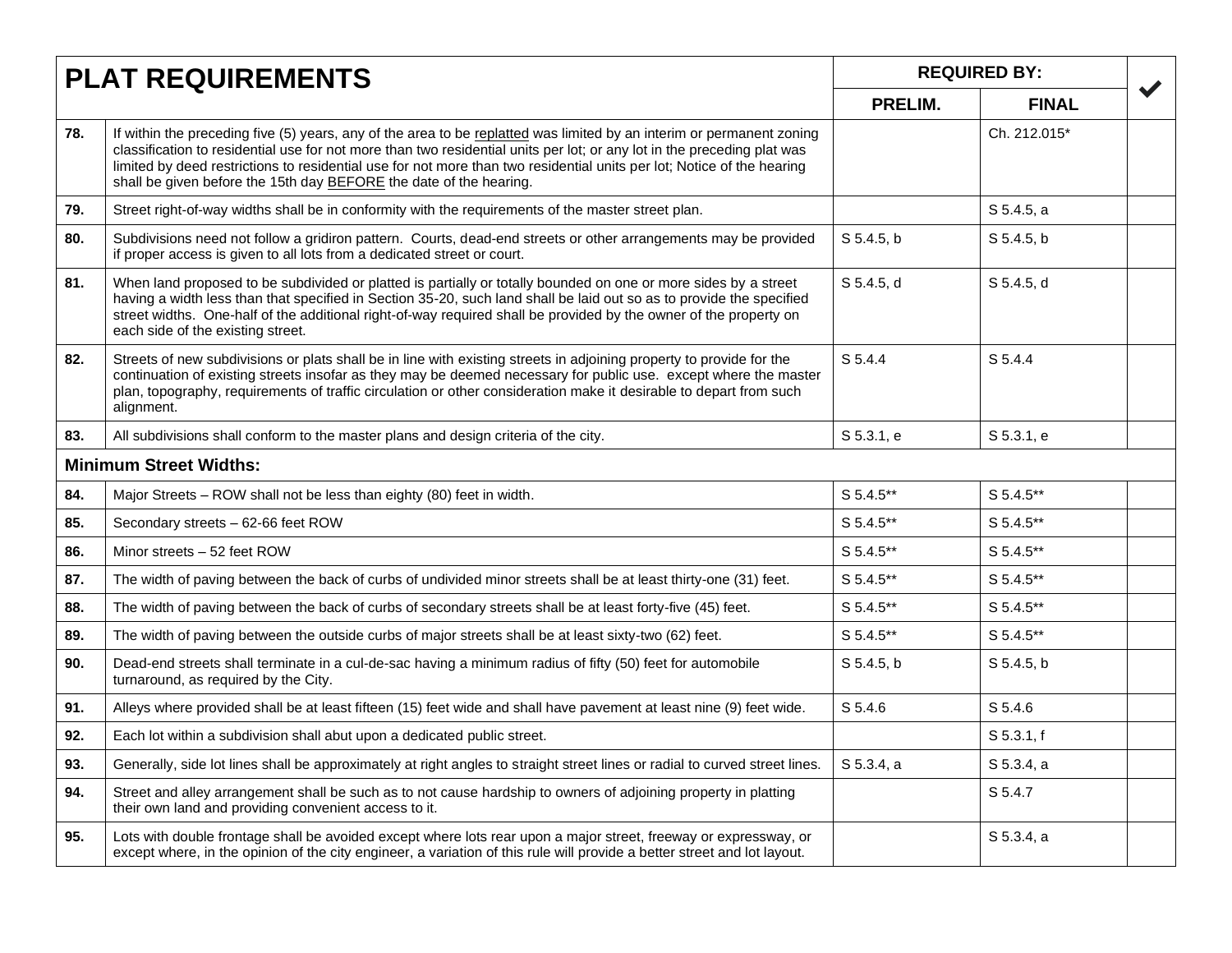|      | <b>PLAT REQUIREMENTS</b>                                                                                                                                                                                                                                                                                                                                                                                                                                                                                                                       |                     | <b>REQUIRED BY:</b>            |  |
|------|------------------------------------------------------------------------------------------------------------------------------------------------------------------------------------------------------------------------------------------------------------------------------------------------------------------------------------------------------------------------------------------------------------------------------------------------------------------------------------------------------------------------------------------------|---------------------|--------------------------------|--|
|      |                                                                                                                                                                                                                                                                                                                                                                                                                                                                                                                                                |                     | <b>FINAL</b>                   |  |
| 96.  | Front building lines conforming with the zoning regulations of the city or with any land use plan for the metropolitan<br>area adopted by the city council or other building lines as required by the Planning and Development Department<br>shall be shown on all lots.                                                                                                                                                                                                                                                                       |                     | S 5.3.4, b                     |  |
| 97.  | Access easement: "R-ZL" zoning districts require an access easement of five (5) feet on adjacent property as<br>indicated in Appendix IIIB-10. The following plat statement is recommended: "All easement shown hereon are for<br>the private use and benefit of the respective owners of the lots adjacent to said easements."                                                                                                                                                                                                                | S 2.4.9,<br>S 5.5.2 | S 2.4.9,<br>S <sub>5.5.2</sub> |  |
| 98.  | No lot shall have an area, lot depth, or lot width less than that required by the zoning regulations of the city.                                                                                                                                                                                                                                                                                                                                                                                                                              | S 5.3.5             | S 5.3.5                        |  |
| 99.  | All corner lots shall be at least seventy-five (75) feet wide, except corner lots adjacent to a segment of a side street<br>upon which no property fronts; such segment is defined as that portion of a street between one (1) street<br>intersection and the next intersection.                                                                                                                                                                                                                                                               | S 5.3.5, b          | $S$ 5.3.5, b                   |  |
| 101. | Residential blocks shall not be longer than sixteen hundred (1,600) feet or shorter than six hundred (600) feet<br>measured along the centerline of the block between cross streets, except blocks that front a street or rear upon a<br>major street, freeway, expressway, railroad, creek, river, public school site or park. A variance from the<br>requirement of block length may be granted in cases of unusual topography or shape of the plat boundary.                                                                                | S 5.3.2, b          | S 5.3.2, b                     |  |
| 102. | When the owner or developer of a subdivision or lot installs a wall or fence between the development and an<br>adjoining street, then such construction is considered to be improvements to lot and the installation of sidewalks<br>are required with this wall or fence. (Regardless of whether the property has been platted, the building permit<br>applicant will be responsible for the installation of sidewalks. The city shall withhold utilities from the house or<br>building involved until such sidewalks have been constructed.) | S 5.4.8, d          | $S$ 5.4.8, d                   |  |
| 103. | Sidewalks shall be constructed across the entire width of each lot upon which a new house or building is to be<br>constructed in the city on the inside lots, and in front of and along each street abutting the lot upon which a new<br>house or building is to be constructed in the city. Such required construction of sidewalks shall be conditions<br>precedent to the issuance of a certificate of occupancy or final building inspection.                                                                                              | S 5.4.8, b, c       | S 5.4.8, b, c                  |  |
| 104. | Block widths shall be such as to allow for two (2) tiers of lots back to back, except where abutting a street to which<br>access to the lot is prohibited, or where prevented by topographical conditions or size of the property.                                                                                                                                                                                                                                                                                                             | S 5.3.3             | S 5.3.3                        |  |
| 105. | Except where alleys are provided, easements for public utilities shall be provided and dedicated to the public on<br>each side of all rear lot lines and side lot lines where necessary for public use.                                                                                                                                                                                                                                                                                                                                        | S 5.5.2, a          | S 5.5.2, a                     |  |
| 106. | All easements shall have a total width of not less than ten (10) feet, and where two (2) lots have a common lot line,<br>except where warranted by unusual conditions, one-half of the required width of an easement shall be upon each<br>lot.                                                                                                                                                                                                                                                                                                | S 5.5.2, b          | S 5.5.2, b                     |  |
| 107. | Easements of greater width may be required along or across lots where necessary for the extension of main<br>sanitary sewers or other utilities or where both water and sanitary sewer lines are located in the same easement.                                                                                                                                                                                                                                                                                                                 | S 5.5.2, c          | S 5.5.2, c                     |  |
| 108. | Easements for public utilities as required by the city shall be provided for and dedicated in the front of lots adjacent<br>to street rights-of-way.                                                                                                                                                                                                                                                                                                                                                                                           | $S$ 5.5.2, d        | S 5.5.2, d                     |  |
| 109. | Easements for drainage purposes shall be provided and dedicated to the public in all subdivisions and plats of<br>adequate width and size to prevent flooding of the lots and for the ultimate drainage area. The city may withhold<br>approval of the final plat until such easements are obtained and dedicated.                                                                                                                                                                                                                             | S 5.5.3             | S 5.5.3                        |  |